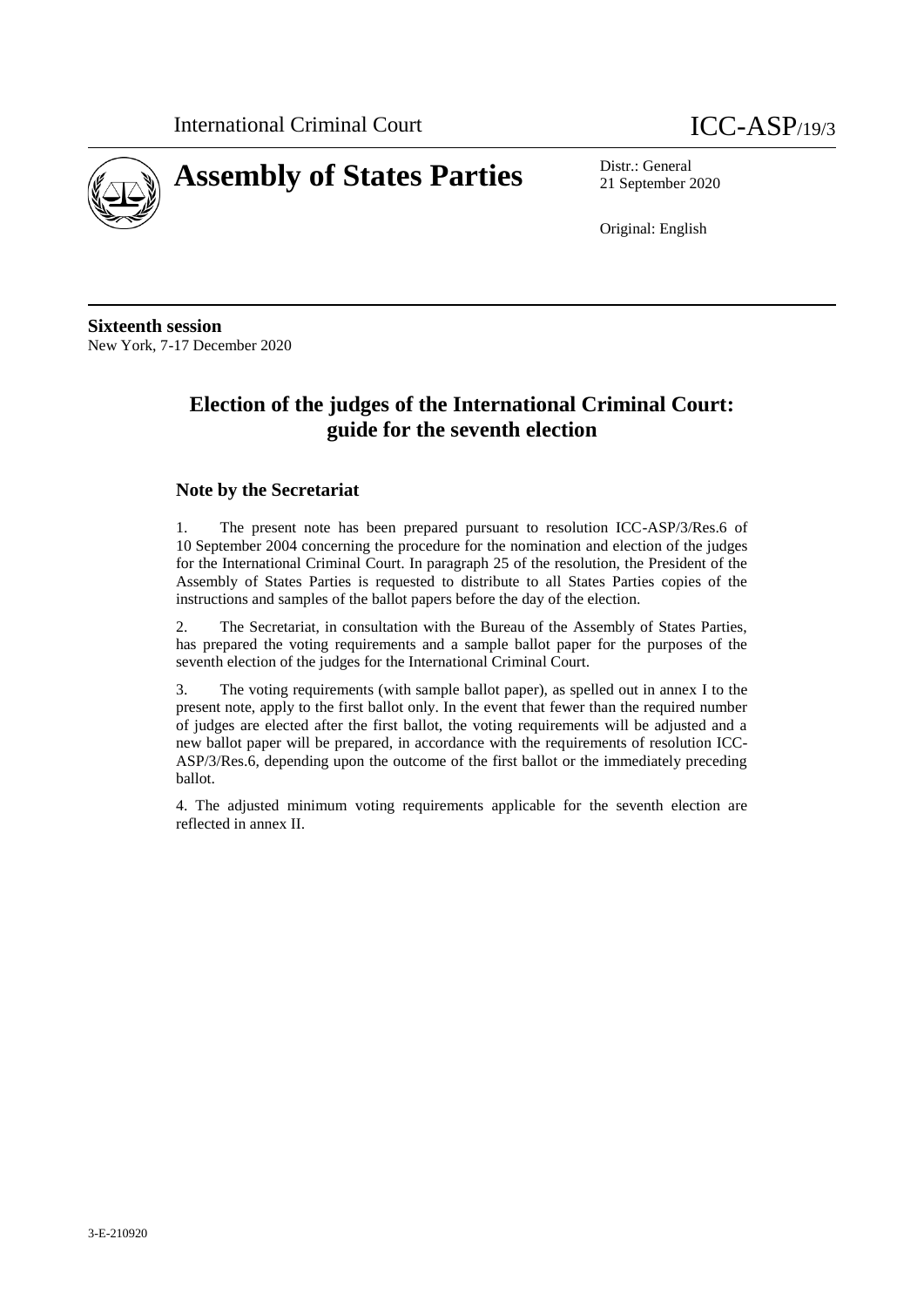# **Annex I**

# **First ballot: Election of 6 judges of the International Criminal Court**

### **Voting requirements**

1. Please place an "X" in the box to the left of the names of the candidates for whom you wish to vote. Only those candidates whose names appear on the ballot are eligible.

2. Vote for a maximum of 6 candidates**.** Ballots containing votes for more than 6 candidates will be declared invalid.

3. Vote for at least 1 candidate from List A and at least 1 candidate from List B. Ballots containing votes for less than 1 candidate from List A and less than 1 candidate from B will be declared invalid.

4. Vote for at least 1 candidate from the Group of Eastern European States, and at least 2 candidates from the Group of Latin American and Caribbean States. Ballots that do not satisfy these regional minimum voting requirements will be declared invalid.

5. Vote for at least 1 female candidate. Ballots that do not satisfy this gender minimum voting requirement will be declared invalid.

6. If you fulfil all the minimum voting requirements in paragraphs 3, 4 and 5 above, using less than 6 votes, you may abstain in voting for the remaining candidates.

7. Please check the ballot to ensure that votes have been cast for:

- (a) No more than 6 candidates;
- (b) At least 1 candidate from List A and at least 1 candidate from List B;

(c) At least 1 candidate from the Group of Eastern European States, and at least 2 candidates from the Group of Latin American and Caribbean States; and

(d) At least 1 female candidate.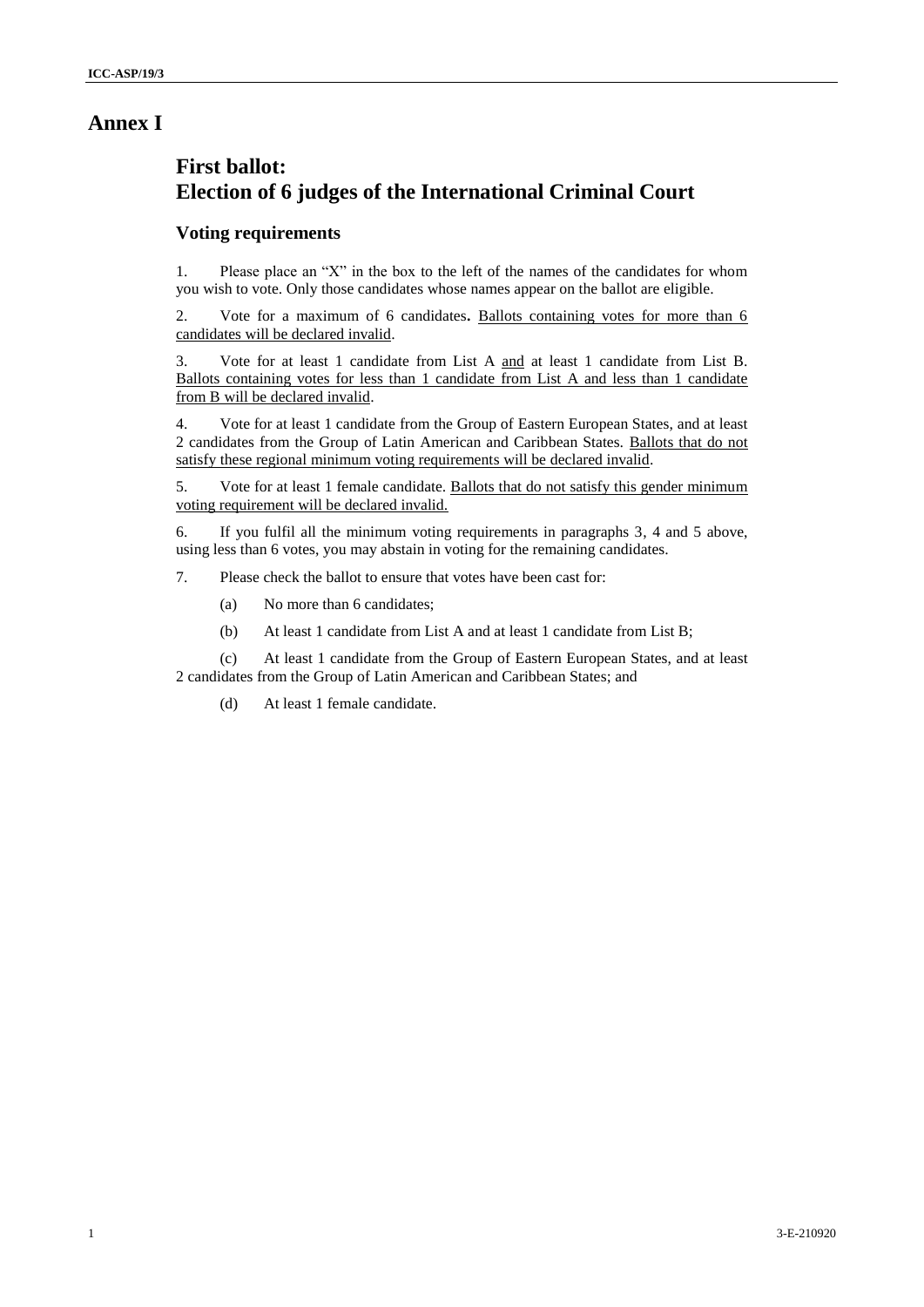# **SAMPLE BALLOT PAPER**

|                                                                                | <b>VOTE FOR A MAXIMUM OF 6 CANDIDATES</b><br>VOTE FOR AT LEAST 1 LIST A CANDIDATE, 1 LIST B CANDIDATE AND 1 FEMALE CANDIDATE |                                                                                          |                                                              |                                                     |
|--------------------------------------------------------------------------------|------------------------------------------------------------------------------------------------------------------------------|------------------------------------------------------------------------------------------|--------------------------------------------------------------|-----------------------------------------------------|
|                                                                                |                                                                                                                              | <b>LIST A</b>                                                                            | <b>LIST B</b>                                                |                                                     |
|                                                                                | <b>MALE</b>                                                                                                                  | <b>FEMALE</b>                                                                            | <b>MALE</b>                                                  | <b>FEMALE</b>                                       |
| <b>AFRICA</b>                                                                  | Mr. Ishaq Usman<br><b>BELLO</b> (Nigeria)                                                                                    | Ms. Miatta Maria<br>SAMBA (Sierra<br>Leone)                                              | Mr. Haykel BEN<br>MAHFOUDH (Tunisia)                         |                                                     |
|                                                                                | Mr. Prosper<br><b>MILANDOU</b><br>(Republic of the<br>Congo)                                                                 | Ms. Aïssé Gassama<br>TALL (Senegal)                                                      | Mr. Gberdao Gustave<br>KAM (Burkina Faso)                    |                                                     |
|                                                                                | Mr. Raymond SOCK<br>(Gambia)                                                                                                 |                                                                                          |                                                              |                                                     |
| <b>ASIA-PACIFIC</b>                                                            | Mr. Khosbayar<br><b>CHAGDAA</b><br>(Mongolia)                                                                                |                                                                                          |                                                              |                                                     |
| <b>EASTERN EUROPE</b><br>VOTE FOR AT LEAST<br>1 CANDIDATE                      |                                                                                                                              | Ms. Jasmina ĆOSIĆ<br>DEDOVIĆ (Bosnia and<br>Herzegovina)                                 | □ Mr. Gocha<br><b>LORDKIPADNIZE</b><br>(Georgia)             |                                                     |
| <b>LATIN AMERICA/</b><br><b>CARIBBEAN</b><br>VOTE FOR AT LEAST<br>2 CANDIDATES |                                                                                                                              | Ms. Althea Violet<br><b>ALEXIS-WINDSOR</b><br>(Trinidad and Tobago)                      | Mr. Andrés Bernardo<br><b>BARRETO GONZÁLEZ</b><br>(Colombia) | Ms. Socorro FLORES<br>LIERA (Mexico)                |
|                                                                                |                                                                                                                              | Ms. Mônica Jacqueline<br>SIFUENTES (Brazil)                                              | Mr. Íñigo SALVADOR<br>CRESPO (Ecuador)                       | Ms. Ariela PERALTA<br><b>DISTEFANO</b><br>(Uruguay) |
|                                                                                |                                                                                                                              |                                                                                          | Mr. Sergio Gerardo<br>UGALDE GODÍNEZ<br>(Costa Rica)         |                                                     |
| <b>WESTERN EUROPE</b><br><b>AND OTHER</b><br><b>STATES</b>                     | Mr. Viktor Panagiotis<br>TSILONIS (Greece)                                                                                   | Ms. Joanna KORNER<br>(United Kingdom of Great<br><b>Britain and Northern</b><br>Ireland) |                                                              |                                                     |
|                                                                                |                                                                                                                              | Ms. Laurence<br>MASSART (Belgium)                                                        |                                                              |                                                     |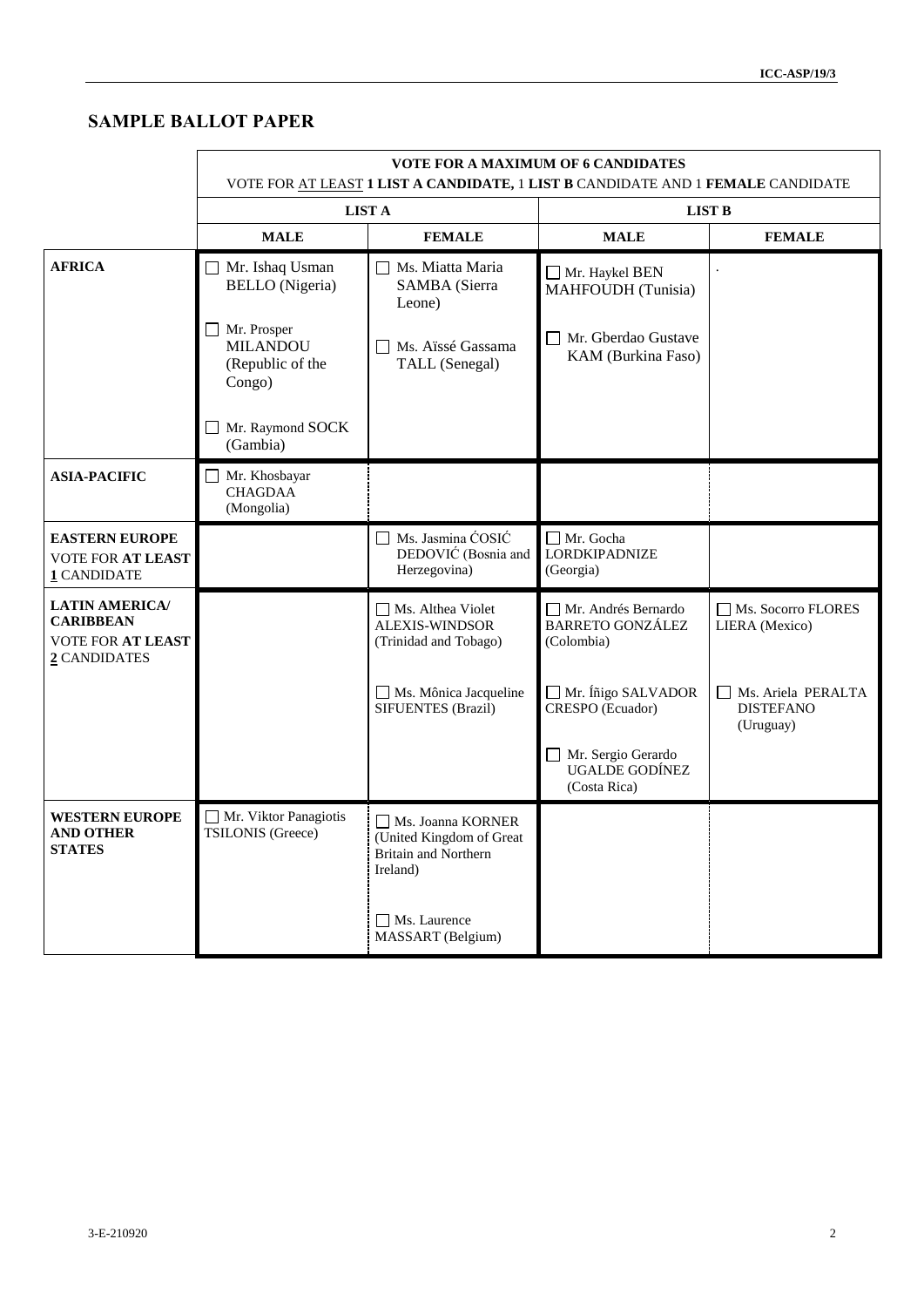# **Annex II**

# **Adjusted minimum voting requirements**

**Extract of annex II of the Secretariat's note verbale ICC-ASP/19/01**<sup>1</sup>

## **B. Minimum voting requirements for list A**

#### **Table 2: Minimum voting requirements for list A**

| then the minimum voting requirement<br>for list A is: | If the number of judges from list A<br>remaining in office or elected in previous ballots is: |
|-------------------------------------------------------|-----------------------------------------------------------------------------------------------|
| fulfilled                                             | 9 or more                                                                                     |
| $1(9-8=1)$                                            | 8                                                                                             |
|                                                       | 7                                                                                             |
| 3                                                     | 6                                                                                             |
| $\overline{4}$                                        | 5                                                                                             |
| 5                                                     | 4                                                                                             |
| 6                                                     | 3                                                                                             |
| 7                                                     | 2                                                                                             |
| 8                                                     |                                                                                               |
| 9                                                     | 0                                                                                             |

### **C. Minimum voting requirements for list B**

#### **Table 3: Minimum voting requirements for list B**

| then the minimum voting requirement<br>for list $B$ : | If the number of judges from list $B$<br>remaining in office or elected in previous ballots is: |
|-------------------------------------------------------|-------------------------------------------------------------------------------------------------|
| fulfilled                                             | 5 or more                                                                                       |
| $1(5-4=1)$                                            | 4                                                                                               |
| $2^{1}$                                               | 3                                                                                               |
| 3                                                     | 2                                                                                               |
| 4                                                     |                                                                                                 |
|                                                       | 0                                                                                               |

l

 $1$  Dated 20 December 2019.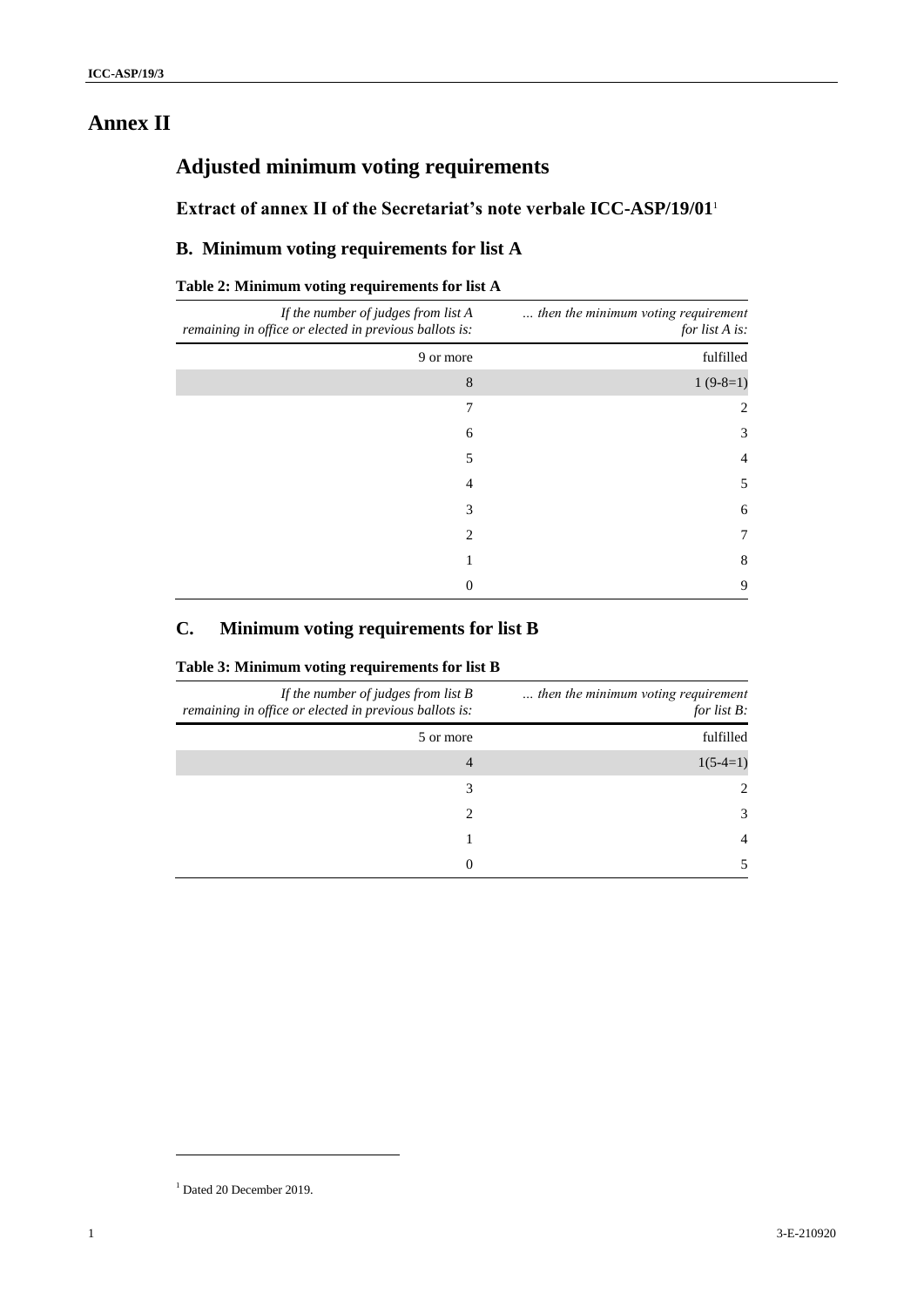# **D. Regional minimum voting requirements**

| then the total<br>minimum voting<br>requirement for<br>that region is: | plus the adjustment of<br>adding 1, in accordance<br>with para. $20(b)$ , third<br>that region is: sentence, of the resolution | minimum voting<br>requirement for | If the number of judges from $\ldots$ then the standard<br><b>African States</b> remaining<br>in office or elected<br><i>in previous ballots is:</i> |
|------------------------------------------------------------------------|--------------------------------------------------------------------------------------------------------------------------------|-----------------------------------|------------------------------------------------------------------------------------------------------------------------------------------------------|
| fulfilled                                                              | $(-1+1=0)$                                                                                                                     | $(2-3=-1)$                        | 3 or more                                                                                                                                            |
|                                                                        | $+1$                                                                                                                           |                                   |                                                                                                                                                      |
|                                                                        | $+1$                                                                                                                           |                                   |                                                                                                                                                      |
| 3                                                                      | $+1$                                                                                                                           |                                   |                                                                                                                                                      |

#### **Table 4: Regional minimum voting requirements**

(Further adjustments might be necessary in accordance with para. 20 (b) of the resolution.)

#### **Table 5: Regional minimum voting requirements**

| If the number of judges from  then the standard<br><b>Asia-Pacific States</b><br>remaining in office or<br>elected in previous ballots is: | minimum voting<br>requirement for | plus the adjustment of<br>adding 1, in accordance<br>with para. $20(b)$ , third<br>that region is: sentence, of the resolution | then the total<br>minimum voting<br>requirement for<br>that region is: |
|--------------------------------------------------------------------------------------------------------------------------------------------|-----------------------------------|--------------------------------------------------------------------------------------------------------------------------------|------------------------------------------------------------------------|
| 3 or more                                                                                                                                  | $(2-3=-1)$                        | $(-1+1=0)$                                                                                                                     | fulfilled                                                              |
|                                                                                                                                            | $(2-2=0)$                         | $+1$                                                                                                                           |                                                                        |
|                                                                                                                                            |                                   | $+1$                                                                                                                           | $2^{1}$                                                                |
| 0                                                                                                                                          |                                   | $+1$                                                                                                                           | 3                                                                      |

(Further adjustments might be necessary in accordance with para. 20 (b) of the resolution.)

#### **Table 6: Regional minimum voting requirements**

| then the total<br>minimum voting<br>requirement for<br>that region is: | plus the adjustment of<br>adding 1, in accordance<br>with para. $20(b)$ , third<br>that region is: sentence, of the resolution | minimum voting<br>requirement for | If the number of judges from $\ldots$ then the standard<br><b>Eastern European States</b><br>remaining in office or<br>elected in previous ballots is: |
|------------------------------------------------------------------------|--------------------------------------------------------------------------------------------------------------------------------|-----------------------------------|--------------------------------------------------------------------------------------------------------------------------------------------------------|
| fulfilled                                                              | $(-1+1=0)$                                                                                                                     | $(2-3=-1)$                        | 3 or more                                                                                                                                              |
|                                                                        | $(0+1=1)$                                                                                                                      | $(2-2=0)$                         |                                                                                                                                                        |
| $\mathfrak{D}$                                                         | $+1$                                                                                                                           |                                   |                                                                                                                                                        |
| 3                                                                      | $+1$                                                                                                                           |                                   | $\theta$                                                                                                                                               |

(Further adjustments might be necessary in accordance with para. 20 (b) of the resolution.)

#### **Table 7: Regional minimum voting requirements**

| If the number of judges from  then the standard<br><b>Latin American and Caribbean</b><br>States remaining in office or<br>elected in previous ballots is: | minimum voting<br>requirement for | plus the adjustment of<br>adding 1, in accordance<br>with para. $20(b)$ , third<br>that region is: sentence, of the resolution | then the total<br>minimum voting<br>requirement for<br>that region is: |
|------------------------------------------------------------------------------------------------------------------------------------------------------------|-----------------------------------|--------------------------------------------------------------------------------------------------------------------------------|------------------------------------------------------------------------|
| 3 or more                                                                                                                                                  | $(2-3=-1)$                        | $(-1+1=0)$                                                                                                                     | fulfilled                                                              |
|                                                                                                                                                            | $(2-2=0)$                         | $+1$                                                                                                                           |                                                                        |
|                                                                                                                                                            | $(2-1=1)$                         | $(1+1=2)$                                                                                                                      |                                                                        |
|                                                                                                                                                            |                                   | $+1$                                                                                                                           | 3                                                                      |

(Further adjustments might be necessary in accordance with para. 20 (b) of the resolution.)